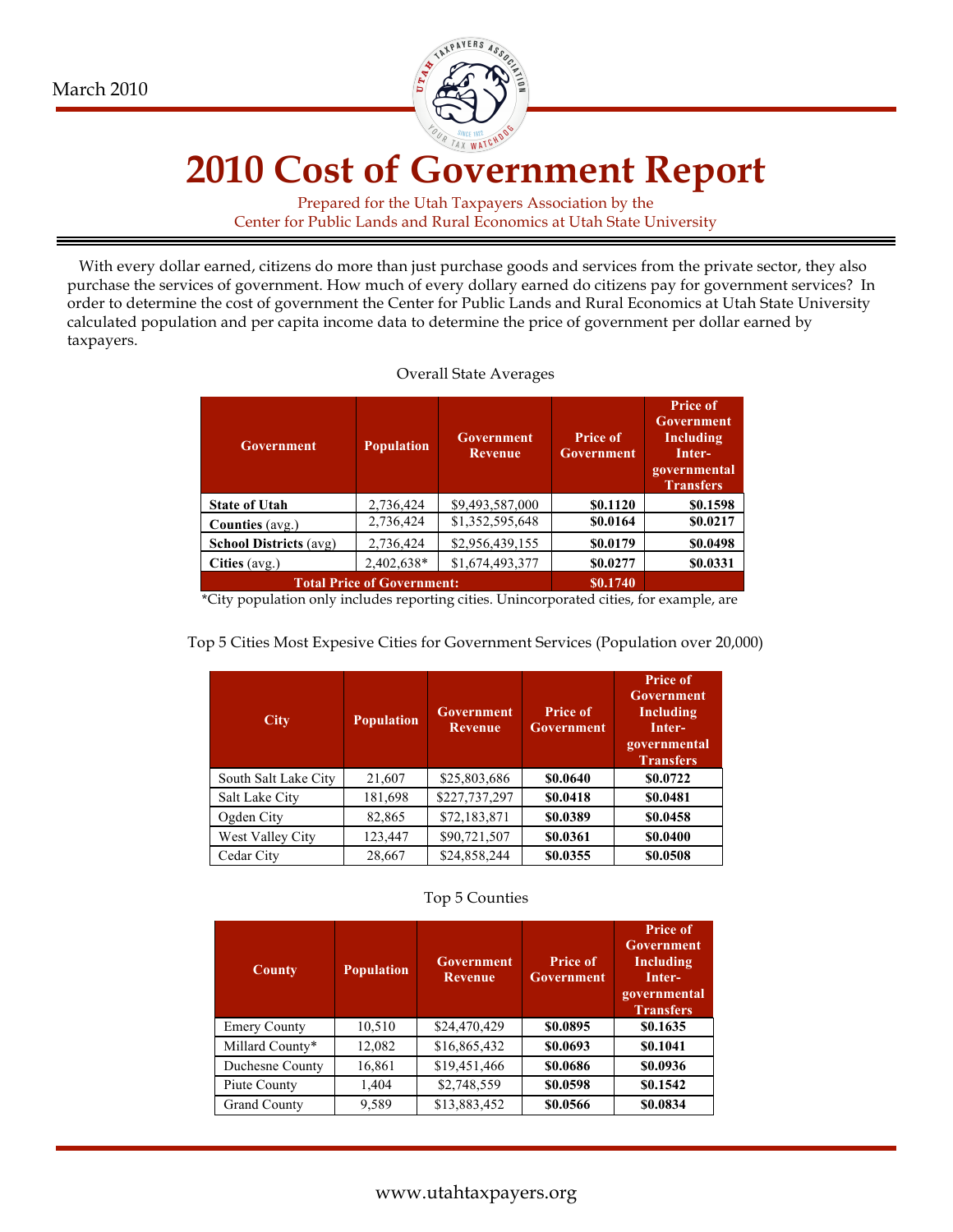## 2010 Cost of Government Methodology

 If government were a business then citizens would be consumers, purchasing services with their tax dollars and fee payments. But, how much does each citizen end up paying for their government services? What is the price of government?

 According to a recent study prepared for the Utah Taxpayers Association by the Center for Public Lands and Rural Economics at Utah State University, every resident in the state of Utah pays \$0.1120 of every salary dollar earned for state government services. Residents pay an average of \$0.0164 of every salary dollar earned for county services, \$0.0179 for school districts and \$0.0277 for cities.

 In order to determine the cost of government, population and per capita income data was gathered from the US Census Bureau. Government revenue and line item data was collected from the Utah State Auditor's Office. The following equation was used.

#### **Government Revenue – Discounted Line Items \_\_\_\_\_\_\_\_\_\_\_\_\_\_\_\_\_\_\_\_\_\_\_\_\_\_\_\_\_\_\_\_\_\_\_\_\_\_\_\_\_\_\_\_\_\_\_\_\_\_\_\_\_\_\_\_\_\_\_\_\_\_**

## **City Population x Per Capita Income**

Certain line items of revenue that did not come directly from taxpayers were discounted. These line items included intergovernmental transfers, grants, sales of assets, interest earnings and voluntary contributions.

 In addition, the study also determined the cost of government if all government entities were required to obtain all revenue through direct taxation. The same equation was used, except line items were not discounted.

### **Government Revenue \_\_\_\_\_\_\_\_\_\_\_\_\_\_\_\_\_\_\_\_\_\_\_\_\_\_\_\_\_\_\_\_\_\_\_\_\_\_\_\_\_\_\_\_\_\_\_\_\_**

**City Population x Per Capita Income**

 When all government revenue is included in the calculations, the cost of government dramatically increases. If taxation were the only source of revenue for government entities, residents would pay \$0.1598 of every salary dollar to the state government, a 42% increase from the previous total that discounts line items. Without additional revenue from grants, interest earnings and other sources, residents would pay \$0.0217 of every salary dollar to counties (32% increase), \$0.0498 to school districts (178% increase) and \$0.0331 to cities (19% increase).

 These finding illuminate the relationship between government as a service provider and citizens as consumers. For every hour worked and dollar earned, citizens do more than just purchase goods and services from the private sector, they also purchase the services of government.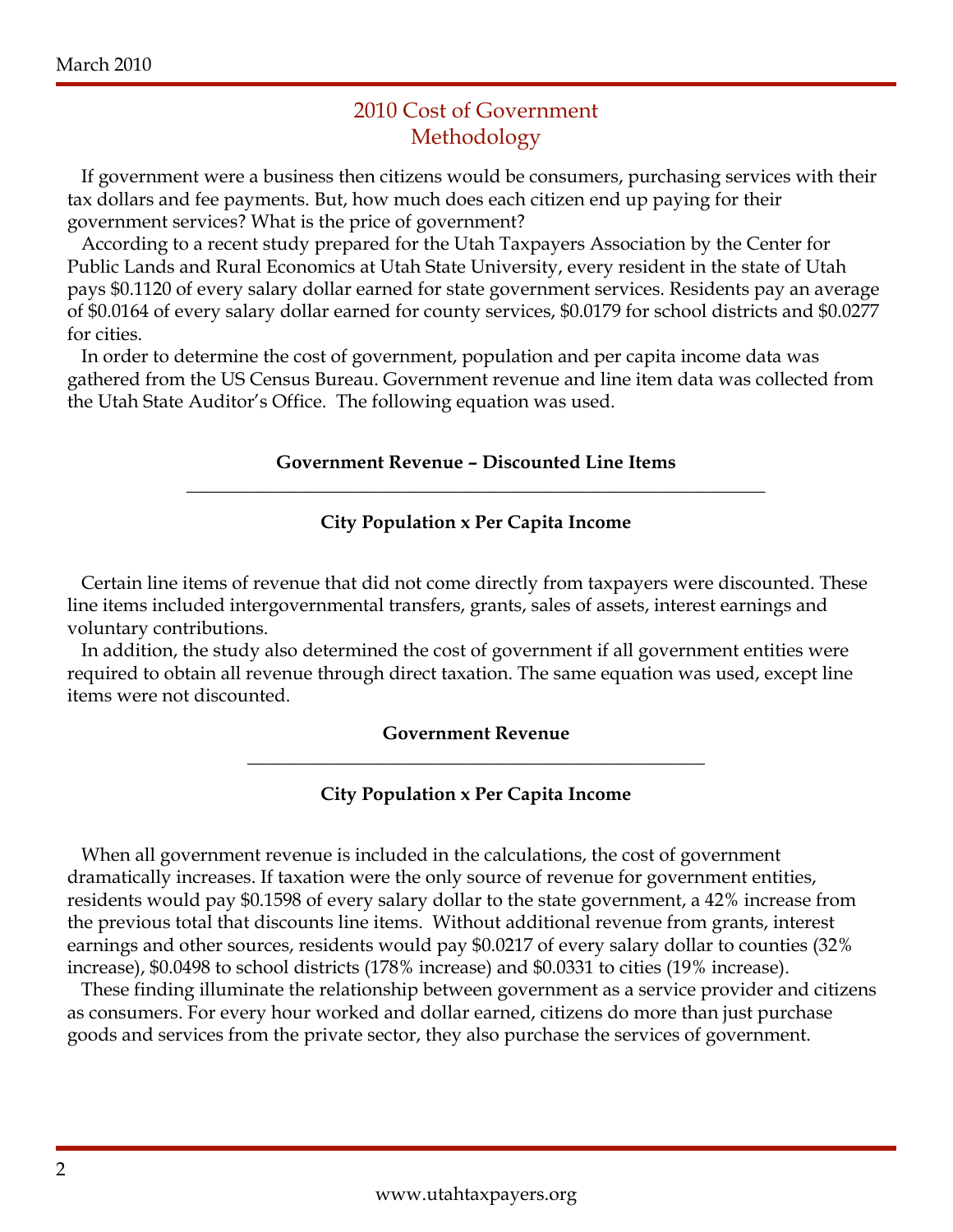| <b>City</b>             | <b>Population</b> | Government<br><b>Revenue</b> | <b>Price of</b><br>Government | <b>Price of</b><br>Government<br><b>Including</b><br>Inter-<br>governmenta<br><b>l</b> Transfers |
|-------------------------|-------------------|------------------------------|-------------------------------|--------------------------------------------------------------------------------------------------|
| American Fork City      | 27,064            | \$20,008,593                 | \$0.0322                      | \$0.0350                                                                                         |
| <b>Bountiful City</b>   | 44.473            | \$21,012,044                 | \$0.0126                      | \$0.0150                                                                                         |
| Cedar City              | 28,667            | \$24,858,244                 | \$0.0355                      | \$0.0508                                                                                         |
| Clearfield city         | 27,851            | \$16,083,225                 | \$0.0308                      | \$0.0338                                                                                         |
| Cottonwood Heights City | 35,418            | \$16,585,364                 | \$0.0110                      | \$0.0131                                                                                         |
| Draper City             | 42,317            | \$32,505,400                 | \$0.0229                      | \$0.0254                                                                                         |
| Eagle Mountain City     | 22,309            | \$9,260,580                  | \$0.0222                      | \$0.0267                                                                                         |
| Holladay City           | 25,676            | \$11,472,785                 | \$0.0116                      | \$0.0129                                                                                         |
| Kaysville City          | 25,820            | \$10,413,649                 | \$0.0146                      | \$0.0166                                                                                         |
| Layton City             | 65,514            | \$33,125,321                 | \$0.0185                      | \$0.0202                                                                                         |
| Lehi City               | 46,802            | \$30,948,071                 | \$0.0315                      | \$0.0341                                                                                         |
| Logan City              | 48,657            | \$34,496,025                 | \$0.0333                      | \$0.0378                                                                                         |
| Midvale City            | 28,129            | \$16,126,431                 | \$0.0250                      | \$0.0282                                                                                         |
| Murray City             | 46,201            | \$36,766,605                 | \$0.0279                      | \$0.0303                                                                                         |
| Ogden City              | 82,865            | \$72,183,871                 | \$0.0389                      | \$0.0458                                                                                         |
| Orem City               | 93,250            | \$57,407,103                 | \$0.0274                      | \$0.0304                                                                                         |
| Pleasant Grove City     | 33,798            | \$17,770,683                 | \$0.0207                      | \$0.0230                                                                                         |
| Provo City              | 118,581           | \$62,279,807                 | \$0.0269                      | \$0.0327                                                                                         |
| Riverton City           | 39,751            | \$15,775,255                 | \$0.0129                      | \$0.0166                                                                                         |
| Roy City                | 35,672            | \$16,635,775                 | \$0.0182                      | \$0.0213                                                                                         |
| Salt Lake City          | 181,698           | \$227,737,297                | \$0.0418                      | \$0.0481                                                                                         |
| Sandy City              | 96,660            | \$70,491,195                 | \$0.0206                      | \$0.0240                                                                                         |
| South Jordan City       | 51,131            | \$34,408,865                 | \$0.0218                      | \$0.0234                                                                                         |
| South Salt Lake City    | 21,607            | \$25,803,686                 | \$0.0640                      | \$0.0722                                                                                         |
| Spanish Fork City       | 31,538            | \$15,326,221                 | \$0.0232                      | \$0.0283                                                                                         |
| Springville City        | 28,520            | \$16,988,036                 | \$0.0259                      | \$0.0328                                                                                         |
| St. George City         | 72,718            | \$79,026,458                 | \$0.0349                      | \$0.0514                                                                                         |
| <b>Syracuse City</b>    | 22,195            | \$9,070,890                  | \$0.0151                      | \$0.0182                                                                                         |
| Taylorsville City       | 58,785            | \$22,908,546                 | \$0.0146                      | \$0.0173                                                                                         |
| <b>Tooele City</b>      | 30,120            | \$17,820,230                 | \$0.0239                      | \$0.0289                                                                                         |
| West Jordan City        | 104,447           | \$53,440,598                 | \$0.0207                      | \$0.0234                                                                                         |
| West Valley City        | 123,447           | \$90,721,507                 | \$0.0361                      | \$0.0400                                                                                         |
| <b>Totals</b>           | 1,741,681         | \$1,219,458,360              | \$0.0265                      | \$0.0308                                                                                         |
| <b>Mean</b>             | 54,428            | \$38,108,074                 | \$0.0255                      | \$0.0299                                                                                         |
| <b>Median</b>           | 41,034            | \$23,883,395                 | \$0.0236                      | \$0.0283                                                                                         |

# Cities: Populations Over 20,000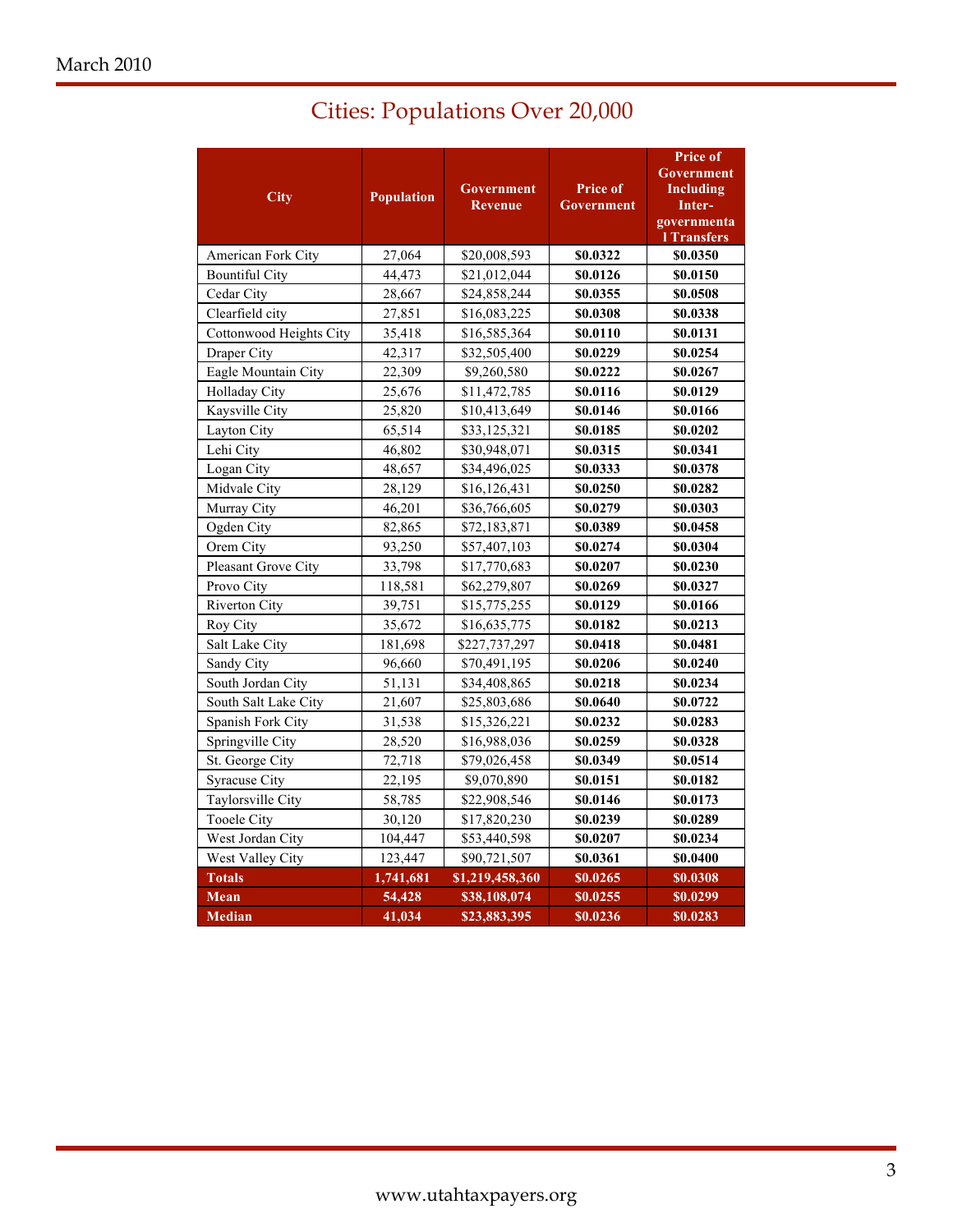| <b>City</b>           | <b>Population</b> | <b>Government</b><br>Revenue | Price of<br>Government | Price of<br><b>Government</b><br><b>Including</b><br>Inter-<br>governmental<br><b>Transfers</b> |
|-----------------------|-------------------|------------------------------|------------------------|-------------------------------------------------------------------------------------------------|
| Alpine City           | 9,885             | \$3,600,793                  | \$0.0143               | \$0.0168                                                                                        |
| <b>Bluffdale City</b> | 8,016             | \$4,505,961                  | \$0.0259               | \$0.0316                                                                                        |
| <b>Brigham City</b>   | 18,709            | \$17,750,820                 | \$0.0382               | \$0.0612                                                                                        |
| Cedar Hills City      | 9,551             | \$4,136,257                  | \$0.0230               | \$0.0265                                                                                        |
| Centerville City      | 15,720            | \$9,105,757                  | \$0.0266               | \$0.0295                                                                                        |
| Clinton City          | 19,855            | \$9,691,755                  | \$0.0242               | \$0.0287                                                                                        |
| Enoch City            | 5,085             | \$1,674,617                  | \$0.0229               | \$0.0288                                                                                        |
| Ephraim City          | 5,284             | \$3,527,154                  | \$0.0564               | \$0.0694                                                                                        |
| Farmington City       | 17,217            | \$9,685,661                  | \$0.0205               | \$0.0230                                                                                        |
| Farr West City        | 5,335             | \$1,907,786                  | \$0.0182               | \$0.0205                                                                                        |
| Fruit Heights City    | 5,312             | \$1,756,246                  | \$0.0119               | \$0.0137                                                                                        |
| Grantsville City      | 9,049             | \$4,501,096                  | \$0.0285               | \$0.0317                                                                                        |
| Harrisville City      | 6,060             | \$2,780,890                  | \$0.0255               | \$0.0282                                                                                        |
| Heber City            | 9,830             | \$6,778,960                  | \$0.0294               | \$0.0397                                                                                        |
| Herriman City         | 17,689            | \$15,653,502                 | \$0.0239               | \$0.0466                                                                                        |
| Highland City         | 16,189            | \$7,686,536                  | \$0.0199               | \$0.0242                                                                                        |
| Hooper City           | 5,655             | \$1,914,321                  | \$0.0125               | \$0.0167                                                                                        |
| Hurricane City        | 13,321            | \$13,155,880                 | \$0.0664               | \$0.0740                                                                                        |
| Hyrum City            | 7,636             | \$3,063,992                  | \$0.0224               | \$0.0270                                                                                        |
| Ivins City            | 7,870             | \$4,265,823                  | \$0.0282               | \$0.0324                                                                                        |
| Lindon City           | 10,466            | \$11,454,632                 | \$0.0398               | \$0.0605                                                                                        |
| Mapleton City         | 7,954             | \$3,725,467                  | \$0.0222               | \$0.0268                                                                                        |
| Moab City             | 5,121             | \$6,485,535                  | \$0.0740               | \$0.0780                                                                                        |
| Nephi City            | 5,408             | \$3,559,206                  | \$0.0375               | \$0.0500                                                                                        |
| North Logan City      | 8,466             | \$5,426,149                  | \$0.0332               | \$0.0366                                                                                        |
| North Ogden City      | 17,682            | \$7,569,067                  | \$0.0170               | \$0.0208                                                                                        |
| N. Salt Lake City     | 13,446            | \$10,903,381                 | \$0.0338               | \$0.0376                                                                                        |
| Park City City        | 7,980             | \$39,773,153                 | \$0.0965               | \$0.1104                                                                                        |
| Payson City           | 17,429            | \$7,667,161                  | \$0.0253               | \$0.0302                                                                                        |
| Plain City            | 5,288             | \$1,633,965                  | \$0.0146               | \$0.0175                                                                                        |
| Pleasant View City    | 7,052             | \$3,317,900                  | \$0.0187               | \$0.0207                                                                                        |
| Price City            | 8,039             | \$6,994,604                  | \$0.0514               | \$0.0608                                                                                        |
| Providence City       | 6,538             | \$2,864,381                  | \$0.0180               | \$0.0207                                                                                        |
| Richfield City        | 7,217             | \$6,398,796                  | \$0.0555               | \$0.0619                                                                                        |
| Riverdale City        | 8,126             | \$7,991,907                  | \$0.0501               | \$0.0528                                                                                        |
| Roosevelt City        | 5,025             | \$5,521,843                  | \$0.0804               | \$0.0920                                                                                        |
| Salem City            | 6,435             | \$3,798,888                  | \$0.0305               | \$0.0358                                                                                        |
| Santa Clara City      | 6,866             | \$3,158,554                  | \$0.0237               | \$0.0288                                                                                        |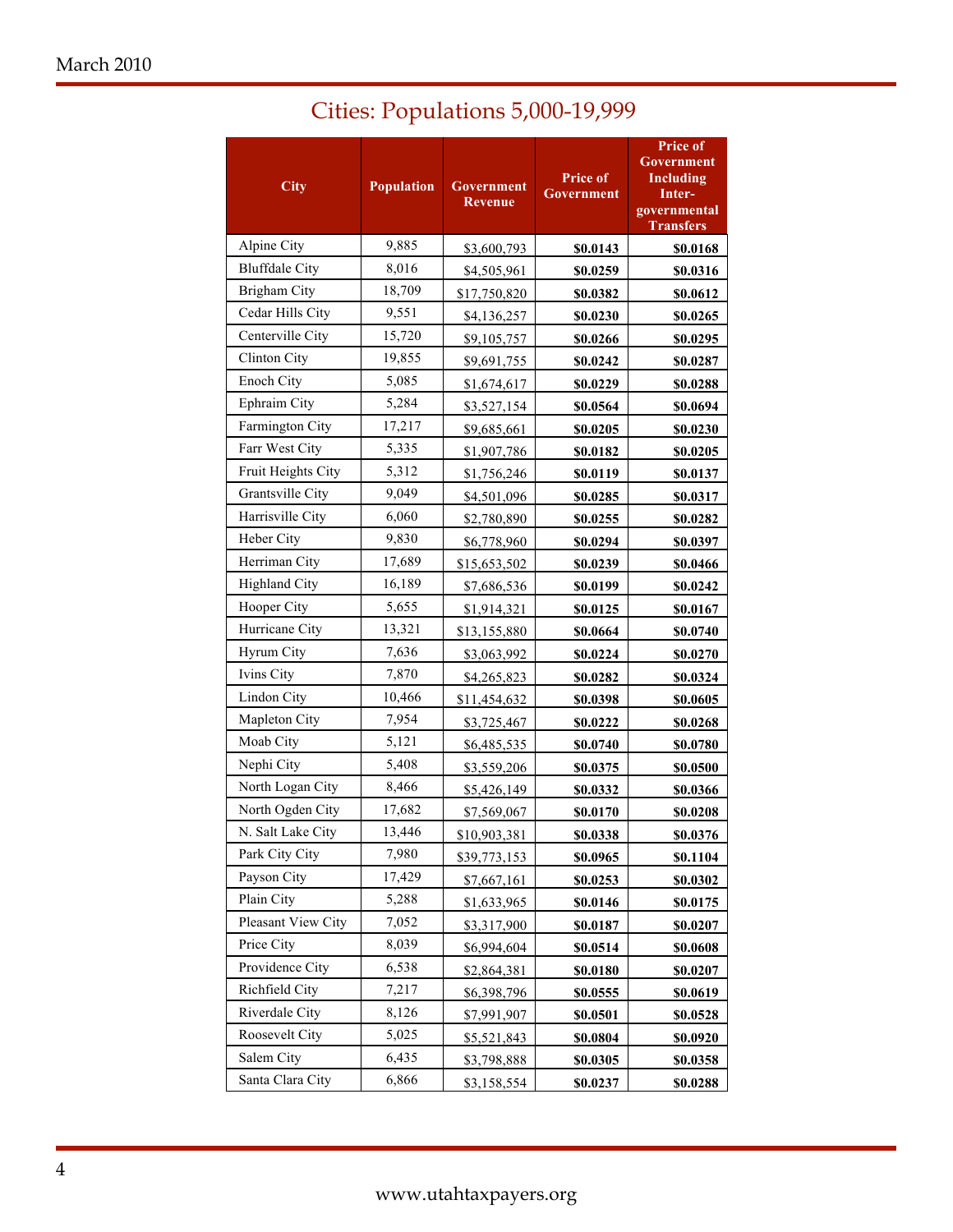| <b>City</b>                    | <b>Population</b><br><b>Government</b> |               | <b>Price of</b><br>Government | <b>Price of</b><br>Government<br>Including<br>Inter-<br>governmental<br><b>Transfers</b> |  |
|--------------------------------|----------------------------------------|---------------|-------------------------------|------------------------------------------------------------------------------------------|--|
| Santaquin City                 | 8,400                                  | \$3,814,700   | \$0.0276                      | \$0.0331                                                                                 |  |
| Saratoga Springs City          | 16,053                                 | \$8,365,516   | \$0.0203                      | \$0.0257                                                                                 |  |
| Smithfield City                | 9,535                                  | \$4,888,381   | \$0.0288                      | \$0.0343                                                                                 |  |
| South Ogden City               | 15,891                                 | \$9,893,798   | \$0.0259                      | \$0.0301                                                                                 |  |
| South Weber City               | 6,167                                  | \$2,601,108   | \$0.0167                      | \$0.0221                                                                                 |  |
| <b>Tremonton City</b>          | 6,789                                  | \$6,166,563   | \$0.0503                      | \$0.0577                                                                                 |  |
| Vernal City                    | 8,696                                  | \$12,832,769  | \$0.0951                      | \$0.1093                                                                                 |  |
| <b>Washington City</b>         | 17,716                                 | \$11,816,396  | \$0.0419                      | \$0.0475                                                                                 |  |
| <b>Washington Terrace City</b> | 8,515                                  | \$5,500,582   | \$0.0348                      | \$0.0375                                                                                 |  |
| West Bountiful City            | 5,337                                  | \$4,008,154   | \$0.0355                      | \$0.0395                                                                                 |  |
| West Haven City                | 8,357                                  | \$4,895,054   | \$0.0295                      | \$0.0324                                                                                 |  |
| West Point City                | 9,001                                  | \$2,548,041   | \$0.0130                      | \$0.0157                                                                                 |  |
| <b>Woods Cross City</b>        | 8,705                                  | \$4,410,984   | \$0.0270                      | \$0.0307                                                                                 |  |
| <b>Totals</b>                  | 496,968                                | \$347,130,442 | \$0.0322                      | \$0.0388                                                                                 |  |
| Mean                           | 9,744                                  | \$6,806,479   | \$0.0335                      | \$0.0398                                                                                 |  |
| <b>Median</b>                  | 8,357                                  | \$4,895,054   | \$0.0270                      | \$0.0317                                                                                 |  |

# Cities: Populations 5,000-19,999 (cont.)

# Cities: Populations 1,000-4,999

| <b>City</b>            | <b>Population</b> | <b>Government</b><br><b>Revenue</b> | <b>Price of</b><br><b>Government</b> | <b>Price of</b><br><b>Government</b><br>Including<br>Inter-<br>governmental<br><b>Transfers</b> |
|------------------------|-------------------|-------------------------------------|--------------------------------------|-------------------------------------------------------------------------------------------------|
| <b>Beaver City</b>     | 2,597             | \$1,620,227                         | \$0.0345                             | \$0.0433                                                                                        |
| <b>Blanding City</b>   | 3,290             | \$2,533,806                         | \$0.0317                             | \$0.0633                                                                                        |
| Castle Dale City       | 1,582             | \$609,154                           | \$0.0228                             | \$0.0272                                                                                        |
| Centerfield Town       | 1,096             | \$390,468                           | \$0.0188                             | \$0.0290                                                                                        |
| Coalville City         | 1,327             | \$972,683                           | \$0.0361                             | \$0.0411                                                                                        |
| Delta City             | 3,172             | \$2,649,453                         | \$0.0428                             | \$0.0629                                                                                        |
| Duchesne City          | 1,612             | \$1,094,304                         | \$0.0360                             | \$0.0550                                                                                        |
| East Carbon City       | 1,258             | \$1,419,900                         | \$0.0608                             | \$0.0801                                                                                        |
| Elk Ridge City         | 2,476             | \$1,089,456                         | \$0.0190                             | \$0.0238                                                                                        |
| <b>Enterprise City</b> | 1,636             | \$929,169                           | \$0.0321                             | \$0.0410                                                                                        |
| Fairview City          | 1,210             | \$537,973                           | \$0.0275                             | \$0.0329                                                                                        |
| Ferron City            | 1,544             | \$639,782                           | \$0.0220                             | \$0.0276                                                                                        |
| Fillmore City          | 2,136             | \$2,995,318                         | \$0.0678                             | \$0.1163                                                                                        |
| Garland City           | 2,059             | \$1,015,740                         | \$0.0308                             | \$0.0368                                                                                        |
| Genola Town            | 1,159             | \$1,197,833                         | \$0.0541                             | \$0.0766                                                                                        |
| <b>Gunnison City</b>   | 3,016             | \$1,306,718                         | \$0.0233                             | \$0.0298                                                                                        |
| Helper City            | 1,876             | \$1,975,788                         | \$0.0414                             | \$0.0668                                                                                        |
| Hildale City           | 1,970             | \$972,313                           | \$0.0870                             | \$0.1032                                                                                        |
| Honeyville City        | 1,354             | \$444,544                           | \$0.0157                             | \$0.0218                                                                                        |
| Huntington City        | 2,033             | \$1,198,430                         | \$0.0260                             | \$0.0404                                                                                        |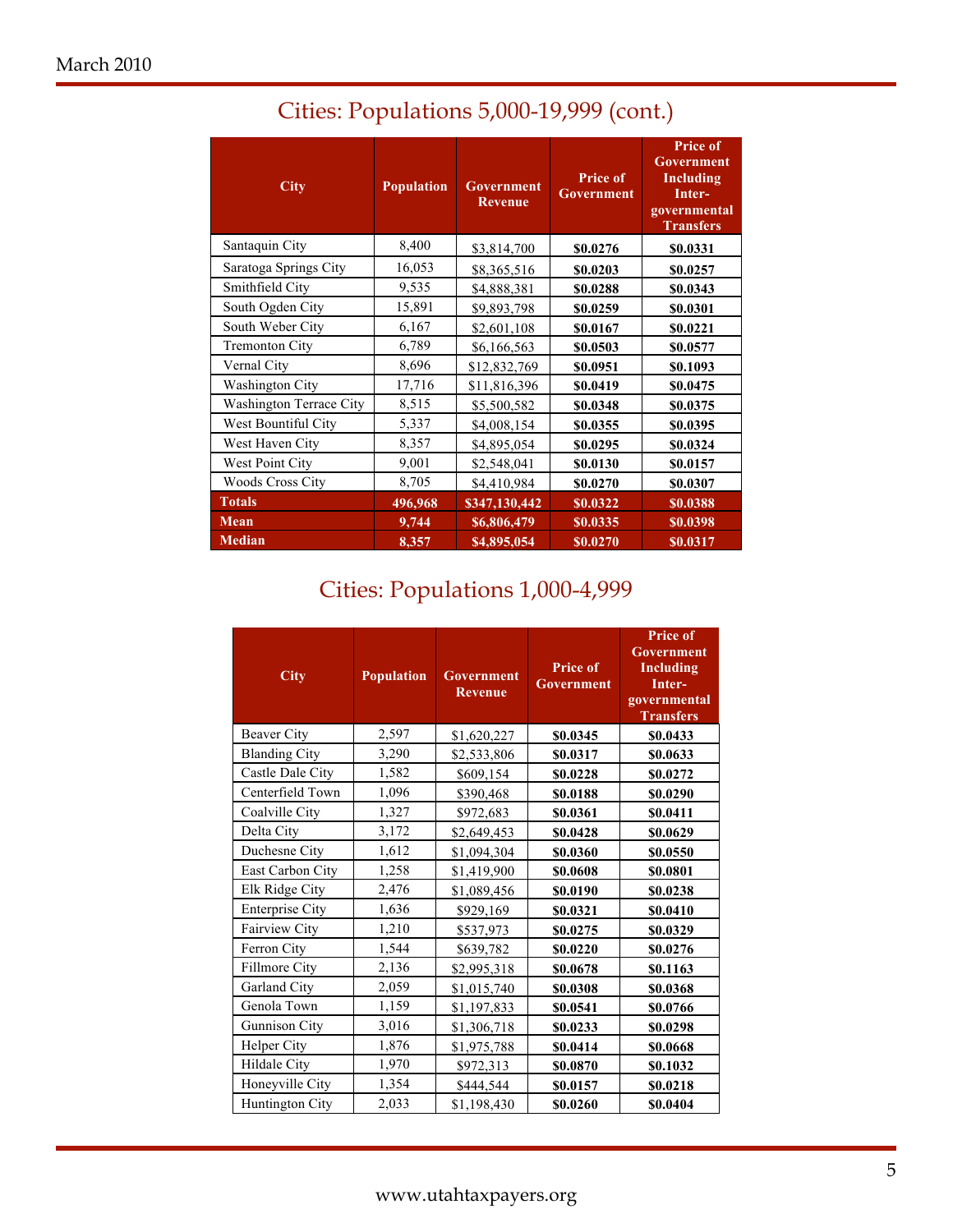| <b>City</b>               | <b>Population</b> | <b>Price of</b><br>Government<br><b>Government</b><br><b>Revenue</b> |          | <b>Price of</b><br>Government<br><b>Including</b><br>Inter-<br>governmental<br><b>Transfers</b> |  |
|---------------------------|-------------------|----------------------------------------------------------------------|----------|-------------------------------------------------------------------------------------------------|--|
| Hyde Park City            | 3,927             | \$1,985,478                                                          | \$0.0269 | \$0.0326                                                                                        |  |
| Kamas City                | 1,492             | \$1,038,041                                                          | \$0.0367 | \$0.0415                                                                                        |  |
| Kanab City                | 3,782             | \$3,495,140                                                          | \$0.0336 | \$0.0573                                                                                        |  |
| La Verkin City            | 4,487             | \$1,465,425                                                          | \$0.0119 | \$0.0139                                                                                        |  |
| Lewiston City             | 2,030             | \$1,088,715                                                          | \$0.0351 | \$0.0433                                                                                        |  |
| Manti City                | 3,312             | \$1,979,843                                                          | \$0.0378 | \$0.0472                                                                                        |  |
| Marriott-Slaterville City | 1,537             | \$1,013,375                                                          | \$0.0280 | \$0.0338                                                                                        |  |
| Mendon City               | 1,190             | \$441,222                                                            | \$0.0173 | \$0.0233                                                                                        |  |
| Midway City               | 3,701             | \$3,310,608                                                          | \$0.0366 | \$0.0397                                                                                        |  |
| Milford City              | 1,399             | \$1,438,655                                                          | \$0.0522 | \$0.0691                                                                                        |  |
| Millville City            | 1,825             | \$729,123                                                            | \$0.0202 | \$0.0286                                                                                        |  |
| Mona City                 | 1,402             | \$487,570                                                            | \$0.0158 | \$0.0240                                                                                        |  |
| Monroe City               | 1,853             | \$1,521,987                                                          | \$0.0189 | \$0.0573                                                                                        |  |
| Monticello City           | 2,018             | \$1,954,033                                                          | \$0.0447 | \$0.0690                                                                                        |  |
| Morgan City               | 3,321             | \$1,826,676                                                          | \$0.0301 | \$0.0338                                                                                        |  |
| Moroni City               | 1,327             | \$1,186,426                                                          | \$0.0276 | \$0.0714                                                                                        |  |
| Mount Pleasant City       | 2,813             | \$2,535,657                                                          | \$0.0404 | \$0.0661                                                                                        |  |
| Naples City               | 1,694             | \$3,338,083                                                          | \$0.1189 | \$0.1357                                                                                        |  |
| Nibley City               | 4,410             | \$1,834,381                                                          | \$0.0199 | \$0.0242                                                                                        |  |
| Oakley City               | 1,327             | \$785,524                                                            | \$0.0242 | \$0.0271                                                                                        |  |
| Orangeville City          | 1,352             | \$819,131                                                            | \$0.0192 | \$0.0400                                                                                        |  |
| Panguitch City            | 1,520             | \$1,218,226                                                          | \$0.0462 | \$0.0644                                                                                        |  |
| Parowan City              | 2,624             | \$2,198,547                                                          | \$0.0412 | \$0.0564                                                                                        |  |
| Perry City                | 3,889             | \$1,708,117                                                          | \$0.0199 | \$0.0230                                                                                        |  |
| Richmond City             | 2,364             | \$972,312                                                            | \$0.0224 | \$0.0287                                                                                        |  |
| River Heights City        | 1,707             | \$643,172                                                            | \$0.0115 | \$0.0157                                                                                        |  |
| Salina City               | 2,414             | \$1,641,593                                                          | \$0.0402 | \$0.0524                                                                                        |  |
| Spring City               | 1,044             | \$377,803                                                            | \$0.0198 | \$0.0294                                                                                        |  |
| <b>Sunset City</b>        | 4,945             | \$2,264,722                                                          | \$0.0254 | \$0.0285                                                                                        |  |
| Toquerville Town          | 1,373             | \$591,212                                                            | \$0.0286 | \$0.0339                                                                                        |  |
| Uintah Town               | 1,258             | \$540,140                                                            | \$0.0169 | \$0.0200                                                                                        |  |
| <b>Wellington City</b>    | 1,571             | \$1,011,479                                                          | \$0.0389 | <b>\$0.0437</b>                                                                                 |  |
| Wellsville City           | 3,259             | \$1,582,093                                                          | \$0.0255 | \$0.0300                                                                                        |  |
| Wendover City             | 1,632             | \$1,502,866                                                          | \$0.0400 | \$0.0853                                                                                        |  |
| Willard City              | 1,747             | \$823,985                                                            | \$0.0218 | \$0.0268                                                                                        |  |
| Woodland Hills City       | 1,325             | \$871,400                                                            | \$0.0227 | \$0.0261                                                                                        |  |
| <b>Totals</b>             | 121,274           | \$77,815,819                                                         | \$0.0303 | \$0.0411                                                                                        |  |
| Mean                      | 2,166             | \$1,389,568                                                          | \$0.0330 | \$0.0458                                                                                        |  |
| Median                    | 1,786             | \$1,192,130                                                          | \$0.0283 | \$0.0398                                                                                        |  |

# Cities: Populations 1,000-4,999 (cont.)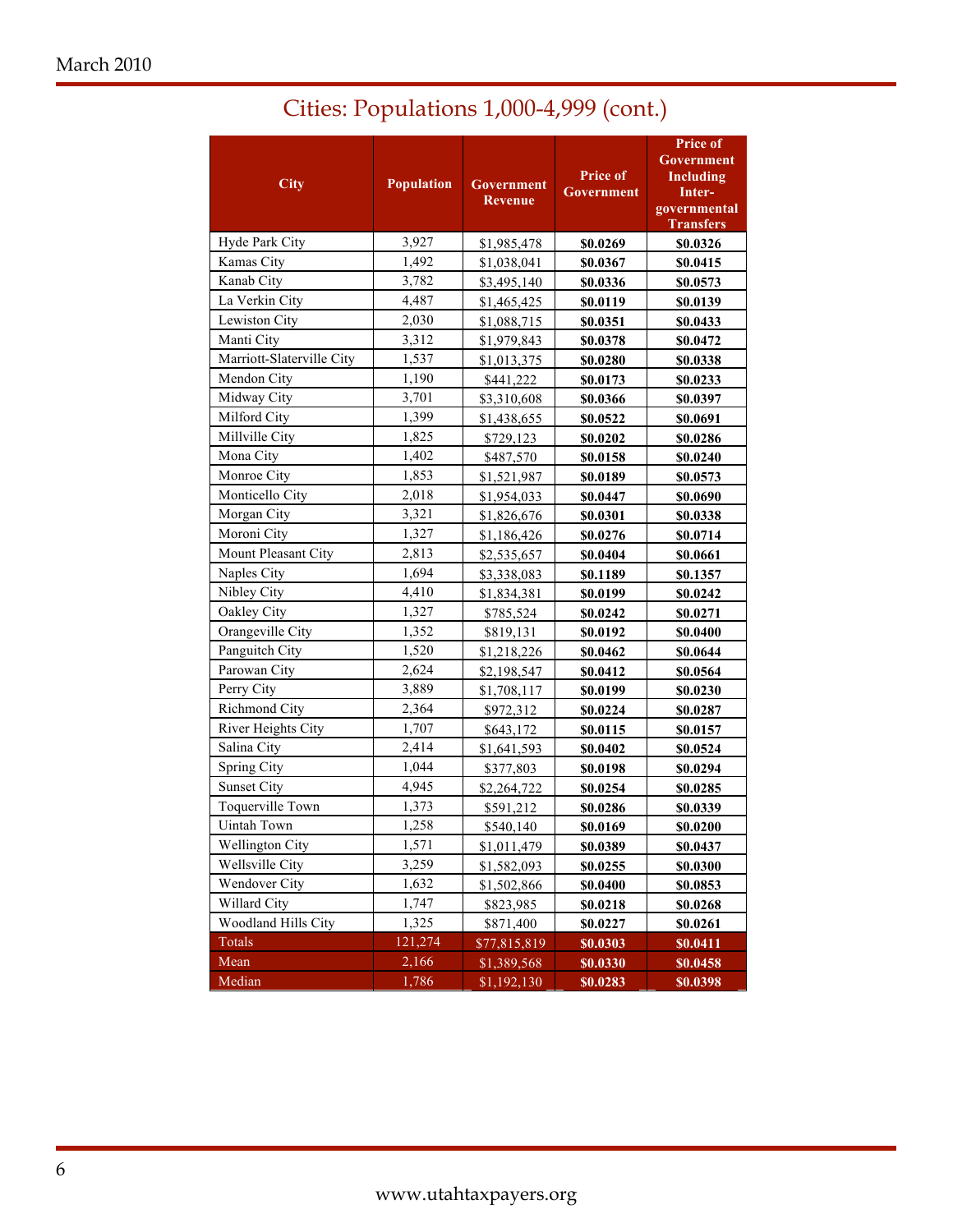|                       |                   | <b>Cities: Populations 500-999</b> |                               |                                                                                          |  |
|-----------------------|-------------------|------------------------------------|-------------------------------|------------------------------------------------------------------------------------------|--|
| <b>City</b>           | <b>Population</b> | Government<br><b>Revenue</b>       | <b>Price of</b><br>Government | <b>Price of</b><br>Government<br>Including<br>Inter-<br>governmental<br><b>Transfers</b> |  |
| Annabella Town        | 647               | \$469,227                          | \$0.0192                      | \$0.0536                                                                                 |  |
| Aurora City           | 952               | \$608,517                          | \$0.0155                      | \$0.0402                                                                                 |  |
| <b>Ballard Town</b>   | 689               | \$670,198                          | \$0.0611                      | \$0.0771                                                                                 |  |
| Bear River City       | 833               | \$261,814                          | \$0.0134                      | \$0.0182                                                                                 |  |
| Clarkston Town        | 754               | \$411,856                          | \$0.0223                      | \$0.0401                                                                                 |  |
| Cleveland Town        | 508               | \$174,348                          | \$0.0227                      | \$0.0291                                                                                 |  |
| Corinne City          | 677               | \$424,841                          | \$0.0274                      | \$0.0391                                                                                 |  |
| Daniel Town           | 600               | \$98,435                           | \$0.0062                      | \$0.0075                                                                                 |  |
| <b>Elsinore Town</b>  | 741               | \$240,746                          | \$0.0189                      | \$0.0259                                                                                 |  |
| Elwood Town           | 877               | \$308,143                          | \$0.0158                      | \$0.0231                                                                                 |  |
| <b>Escalante City</b> | 763               | \$549,425                          | \$0.0340                      | \$0.0533                                                                                 |  |
| Eureka Citv           | 796               | \$245,838                          | \$0.0167                      | \$0.0212                                                                                 |  |
|                       |                   |                                    |                               |                                                                                          |  |

| Clarkston Town        | 754             | \$411,856    | \$0.0223 | \$0.0401 |
|-----------------------|-----------------|--------------|----------|----------|
| Cleveland Town        | 508             | \$174,348    | \$0.0227 | \$0.0291 |
| Corinne City          | 677             | \$424,841    | \$0.0274 | \$0.0391 |
| Daniel Town           | 600             | \$98,435     | \$0.0062 | \$0.0075 |
| <b>Elsinore Town</b>  | 741             | \$240,746    | \$0.0189 | \$0.0259 |
| Elwood Town           | 877             | \$308,143    | \$0.0158 | \$0.0231 |
| <b>Escalante City</b> | 763             | \$549,425    | \$0.0340 | \$0.0533 |
| Eureka City           | 796             | \$245,838    | \$0.0167 | \$0.0212 |
| Fountain Green City   | 978             | \$400,511    | \$0.0210 | \$0.0333 |
| Goshen Town           | 934             | \$244,395    | \$0.0155 | \$0.0217 |
| Green River City      | 923             | \$1,096,314  | \$0.0771 | \$0.1049 |
| Henefer Town          | 680             | \$205,938    | \$0.0160 | \$0.0205 |
| Hinckley Town         | 708             | \$262,589    | \$0.0200 | \$0.0292 |
| Huntsville Town       | 653             | \$355,138    | \$0.0240 | \$0.0335 |
| Leeds Town            | 764             | \$371,363    | \$0.0220 | \$0.0277 |
| Levan Town            | 864             | \$454,118    | \$0.0253 | \$0.0429 |
| Loa Town              | 516             | \$208,641    | \$0.0143 | \$0.0215 |
| Mantua Town           | 756             | \$653,795    | \$0.0259 | \$0.0486 |
| Minersville Town      | 817             | \$382,131    | \$0.0277 | \$0.0400 |
| Myton City            | 597             | \$427,137    | \$0.0619 | \$0.0824 |
| Newton Town           | 803             | \$322,515    | \$0.0236 | \$0.0306 |
| Oak City Town         | 606             | \$200,266    | \$0.0184 | \$0.0249 |
| Orderville Town       | 603             | \$697,280    | \$0.0394 | \$0.0913 |
| Paradise Town         | 900             | \$295,551    | \$0.0177 | \$0.0224 |
| Redmond Town          | 813             | \$272,813    | \$0.0195 | \$0.0266 |
| Rocky Ridge Town      | 526             | \$187,702    | \$0.0517 | \$0.0577 |
| Rush Valley Town      | 602             | \$142,717    | \$0.0105 | \$0.0162 |
| Springdale Town       | 579             | \$1,636,492  | \$0.0940 | \$0.1104 |
| <b>Stockton Town</b>  | 580             | \$312,486    | \$0.0278 | \$0.0339 |
| <b>Trenton Town</b>   | 510             | \$199,410    | \$0.0205 | \$0.0328 |
| Virgin Town           | 555             | \$332,512    | \$0.0310 | \$0.0405 |
| Totals                | 25,104          | \$14,125,202 | \$0.0271 | \$0.0396 |
| Mean                  | 717             | \$403,577    | \$0.0280 | \$0.0406 |
| Median                | $\frac{708}{ }$ | \$322,515    | \$0.0220 | \$0.0333 |

Francis Town omitted due to insufficient data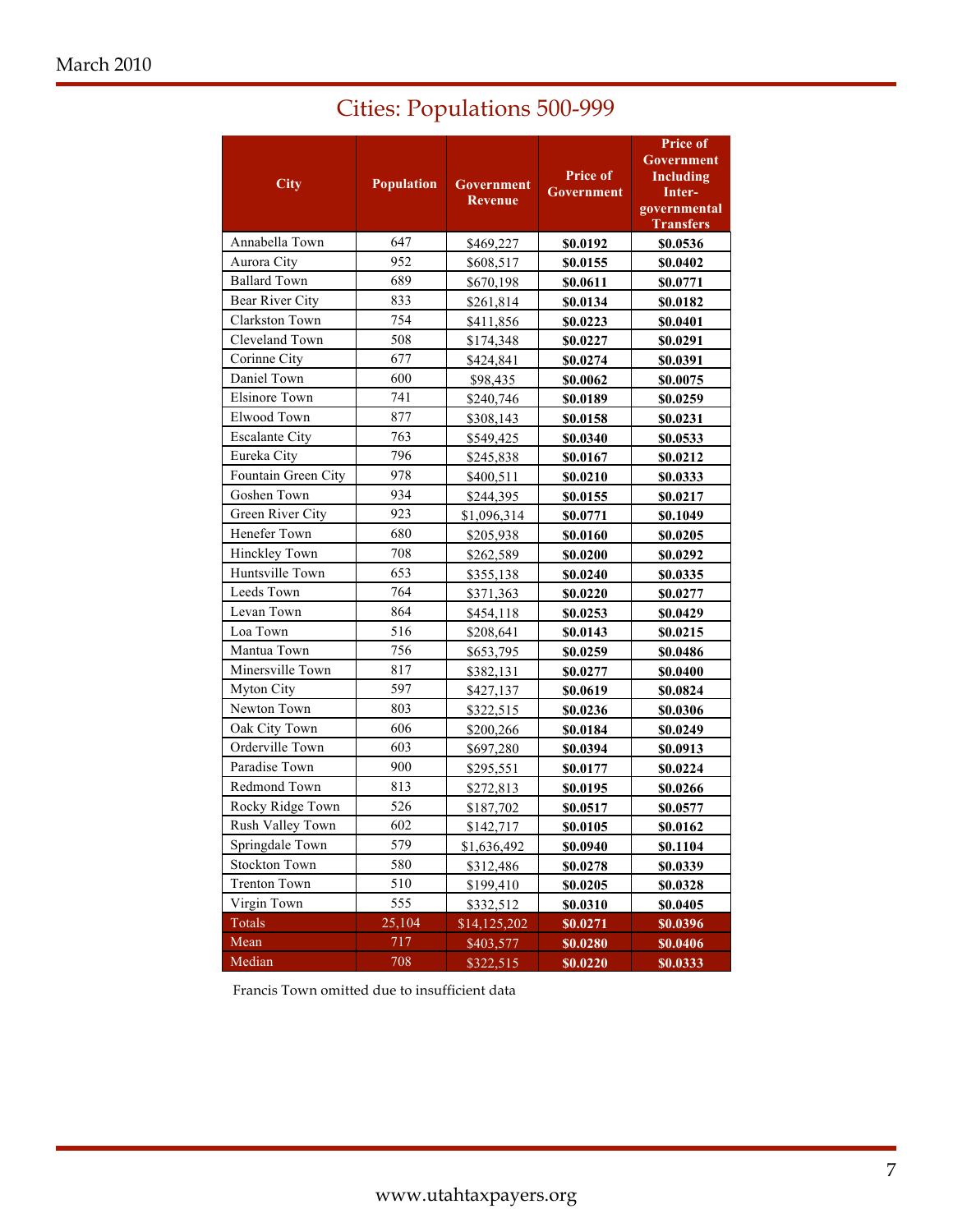| <b>Cities: Populations Less Than 500</b> |  |  |  |  |
|------------------------------------------|--|--|--|--|
|------------------------------------------|--|--|--|--|

| <b>City</b>           | <b>Population</b> | Government<br>Revenue | <b>Price of</b><br><b>Government</b> | Price of<br>Government<br>Including<br>Inter-<br>governmental<br><b>Transfers</b> |
|-----------------------|-------------------|-----------------------|--------------------------------------|-----------------------------------------------------------------------------------|
| Alta Town             | 374               | \$1,667,491           | \$0.0558                             | \$0.0670                                                                          |
| <b>Altamont Town</b>  | 194               | \$194,273             | \$0.0625                             | \$0.0926                                                                          |
| Alton Town            | 140               | \$460,897             | \$0.0439                             | \$0.4618                                                                          |
| Amalga Town           | 480               | \$178,532             | \$0.0201                             | \$0.0264                                                                          |
| <b>Antimony Town</b>  | 114               | \$85,168              | \$0.0739                             | \$0.0941                                                                          |
| <b>Bicknell Town</b>  | 347               | \$313,638             | \$0.0171                             | \$0.0672                                                                          |
| <b>Big Water Town</b> | 406               | \$240,976             | \$0.0307                             |                                                                                   |
| <b>Boulder Town</b>   | 186               | \$178,131             | \$0.0579                             | \$0.0395<br>\$0.0999                                                              |
| Brian Head Town       | 127               |                       | \$0.5984                             | \$0.6406                                                                          |
| Cannonville Town      | 138               | \$2,655,999           |                                      |                                                                                   |
| Castle Valley Town    | 386               | \$65,635<br>\$144,888 | \$0.0323<br>\$0.0142                 | \$0.0414<br>\$0.0190                                                              |
| Cedar Fort Town       | 410               |                       | \$0.0092                             | \$0.0142                                                                          |
| Charleston Town       | 457               | \$83,053              |                                      |                                                                                   |
| Circleville Town      | 485               | \$232,957             | \$0.0176                             | \$0.0233                                                                          |
| Clawson Town          | 173               | \$205,694             | \$0.0211                             | \$0.0328                                                                          |
| Deweyville Town       | 334               | \$36,243              | \$0.0134                             | \$0.0240                                                                          |
| Elmo Town             | 363               | \$73,944              | \$0.0083                             | \$0.0109                                                                          |
| <b>Emery Town</b>     | 295               | \$100,118             | \$0.0124                             | \$0.0214                                                                          |
|                       |                   | \$304,611             | \$0.0184                             | \$0.0601                                                                          |
| Fayette Town          | 211<br>422        | \$296,033             | \$0.0171                             | \$0.0804                                                                          |
| Fielding Town         |                   | \$193,272             | \$0.0177                             | \$0.0322                                                                          |
| Garden City Town      | 460               | \$1,082,307           | \$0.0892                             | \$0.1164                                                                          |
| Glendale Town         | 339               | \$299,742             | \$0.0219                             | \$0.0510                                                                          |
| Glenwood Town         | 438               | \$140,843             | \$0.0160                             | \$0.0221                                                                          |
| Hatch Town            | 118               | \$89,372              | \$0.0470                             | \$0.0593                                                                          |
| Henrieville Town      | 148               | \$53,187              | \$0.0116                             | \$0.0294                                                                          |
| Holden Town           | 372               | \$193,555             | \$0.0291                             | \$0.0371                                                                          |
| Howell Town           | 245               | \$100,908             | \$0.0118                             | \$0.0249                                                                          |
| Joseph Town           | 273               | \$216,377             | <b>\$0.0161</b>                      | \$0.0636                                                                          |
| Junction Town         | 171               | \$92,046              | \$0.0268                             | \$0.0474                                                                          |
| Kanarraville Town     | 315               | \$118,373             | \$0.0124                             | \$0.0152                                                                          |
| Kanosh Town           | 470               | \$186,267             | \$0.0182                             | \$0.0349                                                                          |
| Kingston Town         | 136               | \$46,630              | \$0.0136                             | \$0.0274                                                                          |
| Koosharem Town        | 292               | \$568,313             | \$0.0247                             | \$0.1444                                                                          |
| Laketown Town         | 191               | \$93,958              | \$0.0192                             | \$0.0314                                                                          |
| Leamington Town       | 206               | \$72,676              | \$0.0159                             | \$0.0260                                                                          |
| Lyman Town            | 230               | \$136,330             | \$0.0221                             | \$0.0474                                                                          |
| Lynndyl Town          | 120               | \$55,520              | \$0.0143                             | \$0.0394                                                                          |
| Manila Town           | 324               | \$423,732             | \$0.0336                             | <u>\$0.1073</u>                                                                   |
| Marysvale Town        | 352               | \$174,691             | \$0.0234                             | \$0.0390                                                                          |
| Mayfield Town         | 440               | \$133,726             | \$0.0127                             | \$0.0181                                                                          |
| Meadow Town           | 237               | \$122,725             | \$0.0217                             | \$0.0387                                                                          |
| New Harmony Town      | 194               | \$107,784             | \$0.0274                             | \$0.0324                                                                          |
| Ophir Town            | 28                | \$29,294              | \$0.0262                             | <b>\$0.0350</b>                                                                   |
| Paragonah Town        | 478               | \$223,400             | \$0.0235                             | \$0.0412                                                                          |
| Plymouth Town         | 364               | \$184,814             | \$0.0204                             | \$0.0330                                                                          |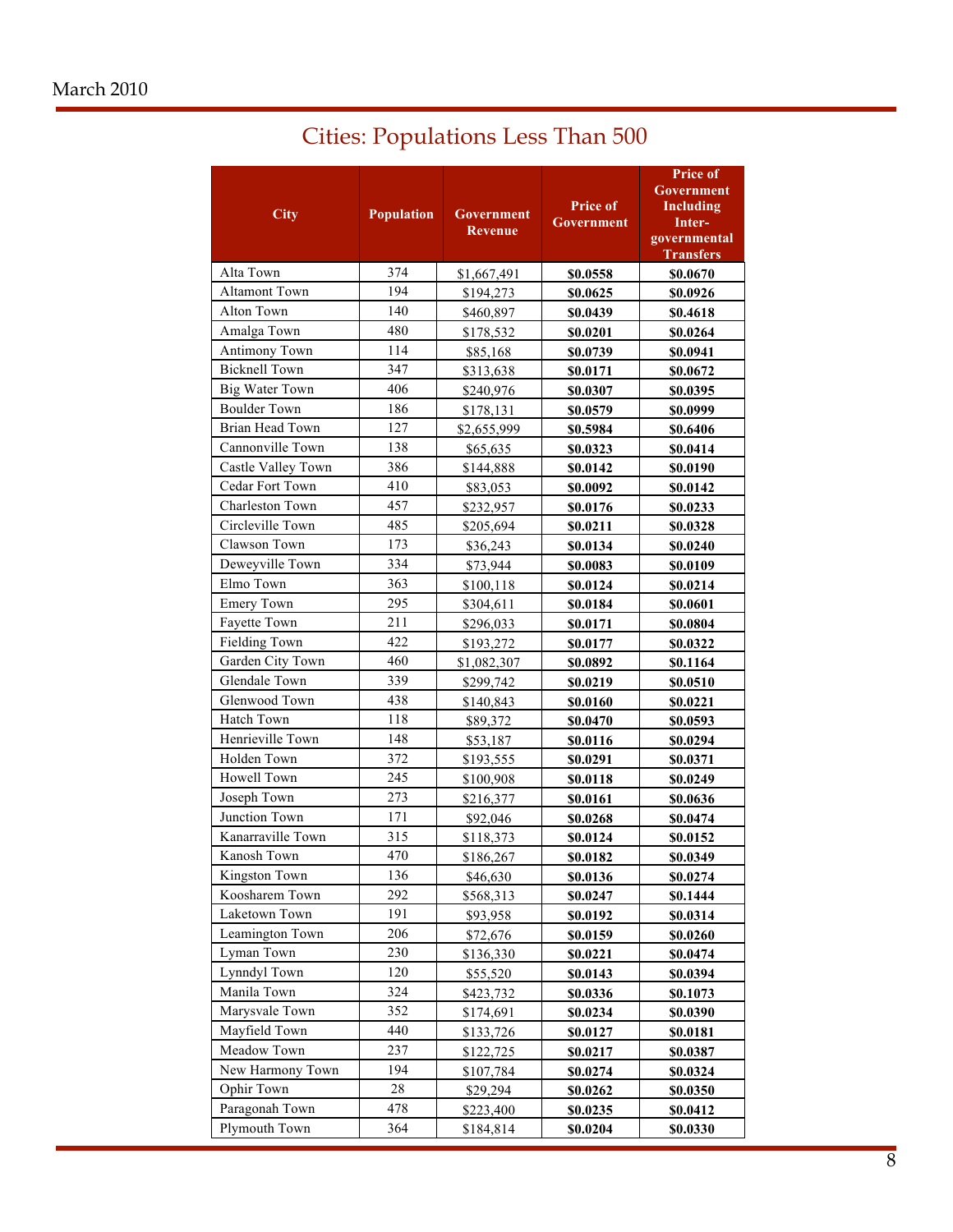| <b>City</b>                                    | <b>Population</b>   | <b>Government</b><br><b>Revenue</b> | <b>Price of</b><br><b>Government</b> | <b>Price of</b><br><b>Government</b><br><b>Including</b><br>Inter-<br>governmental<br><b>Transfers</b> |
|------------------------------------------------|---------------------|-------------------------------------|--------------------------------------|--------------------------------------------------------------------------------------------------------|
| Portage Town                                   | 276                 | \$108,271                           | \$0.0195                             | \$0.0296                                                                                               |
| Randolph City                                  | 489                 | \$183,638                           | \$0.0186                             | \$0.0279                                                                                               |
| Rockville Town                                 | 264                 | \$173,744                           | \$0.0285                             | \$0.0339                                                                                               |
| Scipio Town                                    | 298                 | \$251,669                           | \$0.0316                             | \$0.0603                                                                                               |
| Scofield Town                                  | 26                  | \$34,235                            | \$0.0424                             | \$0.1223                                                                                               |
| <b>Sigurd Town</b>                             | 432                 | \$121,795                           | \$0.0158                             | \$0.0211                                                                                               |
| Snowville Town                                 | 164                 | \$225,678                           | \$0.0782                             | \$0.1012                                                                                               |
| <b>Sterling Town</b>                           | 274                 | \$119,288                           | \$0.0155                             | \$0.0362                                                                                               |
| Sunnyside City                                 | 377                 | \$579,319                           | \$0.0753                             | \$0.1117                                                                                               |
| Tabiona Town                                   | 163                 | \$125,006                           | \$0.0124                             | \$0.0885                                                                                               |
| Torrey Town                                    | 191                 | \$69,755                            | \$0.0165                             | \$0.0231                                                                                               |
| Tropic Town                                    | 476                 | \$286,217                           | \$0.0264                             | \$0.0433                                                                                               |
| Vernon Town                                    | 313                 | \$82,114                            | \$0.0101                             | \$0.0201                                                                                               |
| Vineyard Town                                  | 148                 | \$684,790                           | \$0.3489                             | \$0.3603                                                                                               |
| <b>Wales Town</b>                              | 234                 | \$107,649                           | \$0.0389                             | \$0.0465                                                                                               |
| Wallsburg Town                                 | 305                 | \$86,283                            | \$0.0101                             | \$0.0134                                                                                               |
| Woodruff Town                                  | 198                 | \$65,980                            | \$0.0186                             | \$0.0238                                                                                               |
| <b>Totals</b>                                  | 17,611              | \$15,963,554                        | \$0.0381                             | \$0.0574                                                                                               |
| <b>Mean</b>                                    | 284                 | \$257,477                           | \$0.0411                             | \$0.0689                                                                                               |
| <b>Median</b><br>$1 - T$ $T$ $T$ $T$<br>$\sim$ | 284<br>$\mathbf{r}$ | \$142,866                           | \$0.0203<br>1.77.11                  | \$0.0379<br>$\cdot$ $\cdot$ $\cdot$                                                                    |

# Cities: Populations Less Than 500

Apple Valley Town, Bryce Canyon City, Central Valley Town, Cornish Town and Hanksville Town omitted due to insufficient data.

## **Counties**

| County               | <b>Population</b> | <b>Government</b><br><b>Revenue</b> | <b>Price of</b><br>Government | <b>Price of</b><br>Government<br>Including<br>Inter-<br>governmental<br><b>Transfers</b> |
|----------------------|-------------------|-------------------------------------|-------------------------------|------------------------------------------------------------------------------------------|
| <b>Beaver County</b> | 6,162             | \$15,151,686                        | \$0.1136                      | \$0.1644                                                                                 |
| Box Elder County     | 49,015            | \$23,456,135                        | \$0.0188                      | \$0.0234                                                                                 |
| Cache County         | 112,616           | \$35,501,132                        | \$0.0128                      | \$0.0162                                                                                 |
| Carbon County        | 19,549            | \$30,519,652                        | \$0.0498                      | \$0.1019                                                                                 |
| Daggett County       | 938               | \$10,357,286                        | \$0.2636                      | \$0.7119                                                                                 |
| Davis County         | 295,332           | \$92,514,439                        | \$0.0106                      | \$0.0121                                                                                 |
| Duchesne County      | 16,861            | \$19,451,466                        | \$0.0686                      | \$0.0936                                                                                 |
| <b>Emery County</b>  | 10,510            | \$24,470,429                        | \$0.0895                      | \$0.1635                                                                                 |
| Garfield County      | 4,658             | \$12,660,114                        | \$0.1056                      | \$0.2022                                                                                 |
| <b>Grand County</b>  | 9,589             | \$13,883,452                        | \$0.0566                      | \$0.0834                                                                                 |
| Iron County*         | 44,540            | \$21,506,872                        | \$0.0197                      | \$0.0284                                                                                 |
| Juab County          | 9,983             | \$9,517,950                         | \$0.0436                      | \$0.0745                                                                                 |
| Kane County          | 6,577             | \$16,294,380                        | \$0.1095                      | \$0.1603                                                                                 |
| Millard County*      | 12,082            | \$16,865,432                        | \$0.0693                      | \$0.1041                                                                                 |
| Morgan County        | 8,669             | \$5,741,950                         | \$0.0283                      | \$0.0375                                                                                 |
| Piute County         | 1,404             | \$2,748,559                         | \$0.0598                      | \$0.1542                                                                                 |
| <b>Rich County</b>   | 2,205             | \$3,309,928                         | \$0.0543                      | \$0.0923                                                                                 |